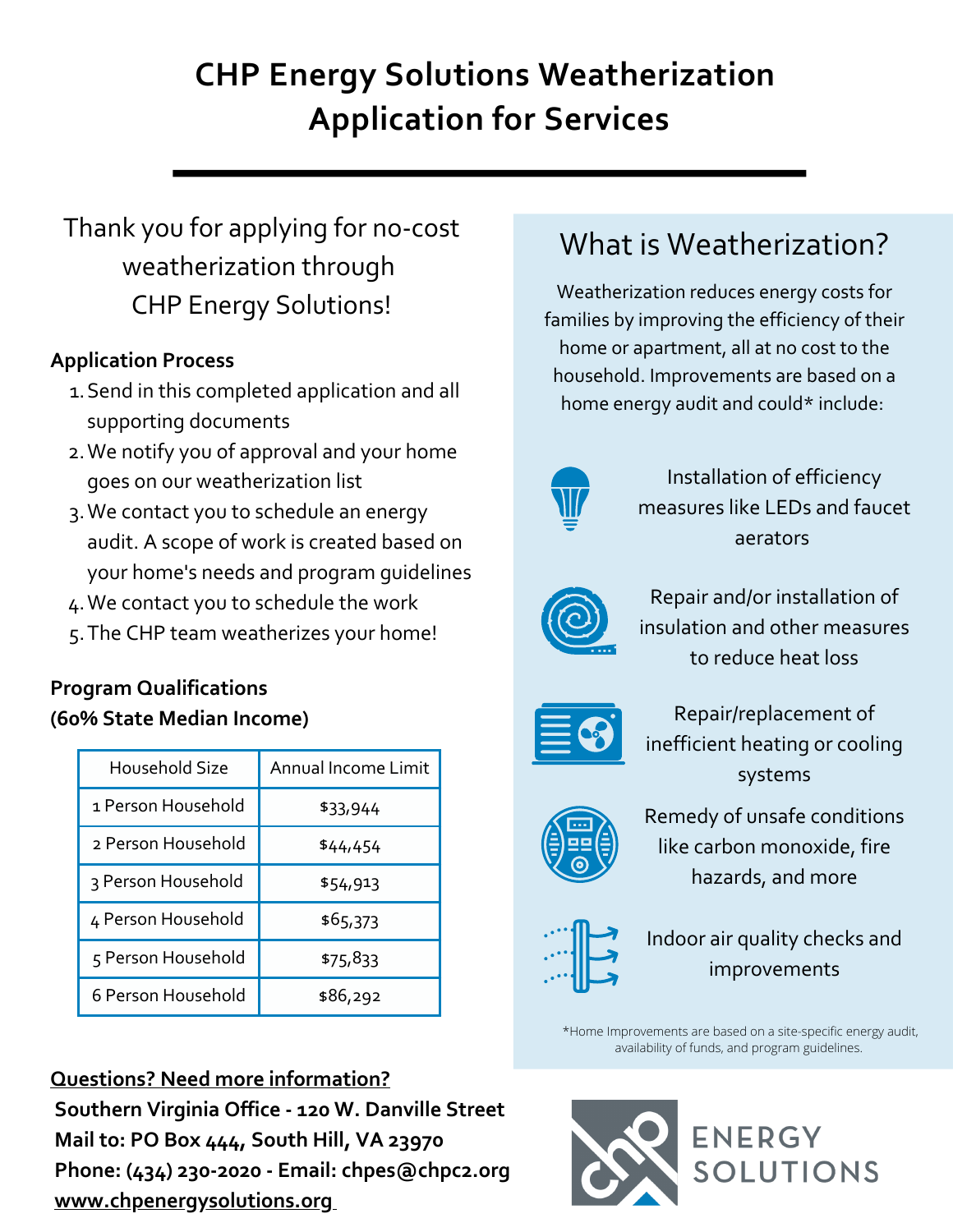

#### **Application for Services**

 *Southern Virginia Office 120 W. Danville Street., P.O. Box 444 South Hill, VA 23970 Phone: (434) 230-2020, 711 (TTY/TDD) Email: chpes@chpc2.org*

# **Use the following checklist to complete the application**

| Complete Pages 1 through 3 (Including Signed Agreement by owner and/or tenant - Page 3)                                                                                                                                                              |                                                                                         |                                             |                |                                          |  |  |
|------------------------------------------------------------------------------------------------------------------------------------------------------------------------------------------------------------------------------------------------------|-----------------------------------------------------------------------------------------|---------------------------------------------|----------------|------------------------------------------|--|--|
| Proof of Income for all household members<br>- Paystubs or letter from employer (Need at least a month of paystubs from all jobs held in last 12 months)<br>- Notarized Statement if member 18+ has had inconsistent or no income for past 12 months |                                                                                         |                                             |                |                                          |  |  |
| Proof of Social Security, TANF, and/or Retirement Benefits (If applicable in the last 12 months)<br>- Copy of Benefit Statement or bank statement showing direct deposit of benefit                                                                  |                                                                                         |                                             |                |                                          |  |  |
|                                                                                                                                                                                                                                                      |                                                                                         |                                             |                |                                          |  |  |
| Proof of Department of Social Services Energy Assistance Benefits (If applicable in the last 12 months)<br>- Copy of Statement for COOLING Assistance, CRISIS Assistance, or FUEL Assistance                                                         |                                                                                         |                                             |                |                                          |  |  |
| <b>Proof of Ownership</b>                                                                                                                                                                                                                            | 6 Meter and Usage                                                                       | <b>Usage History</b>                        |                |                                          |  |  |
| - DMV Title or Personal Property Tax Bill<br>- Deed or Real Estate Tax Bill                                                                                                                                                                          | Current Billing Days: 30<br>iillable Usage<br>12/15-01/14<br>Schedule.<br>Total kWh < 9 | Ann                                         | 21<br>21<br>21 | kWh<br>838<br>805<br>981<br>1415         |  |  |
| <b>Copy of ALL Electric and Fuel Bills</b><br>- Please provide the portion of the bill that shows                                                                                                                                                    | 12/15-01/14<br><b>Current Reading</b><br>Previous Reading                               | May<br>100<br>Jul.<br>72451<br>Aug<br>71479 | 21             | 1345<br>1037<br>972<br>731<br>795<br>811 |  |  |

#### **Completed Application? Mail to the address above or email to chpes@chpc2.org. Thanks!**

**CHP Energy Solutions Weatherization Assistance Program Selection Procedures for Prioritizing Services** CHP Energy Solutions, unless otherwise prohibited by its funding sources, considers the following situations as priority:

- Energy related crisis
- Disabled individual in the household
- A child 17 or younger in the household

DO NOT SEND RECEIPTS OF PAYMENTS

- A person 60 or older in the household
- Length of time an approved application is on the waiting list

This policy is in accordance with the current guidance from the Department of Housing and Community Development. Prioritization procedures will follow the policy that is in effect at the time of an application's approval.





*Checklist & Prioritization Revised May 2022*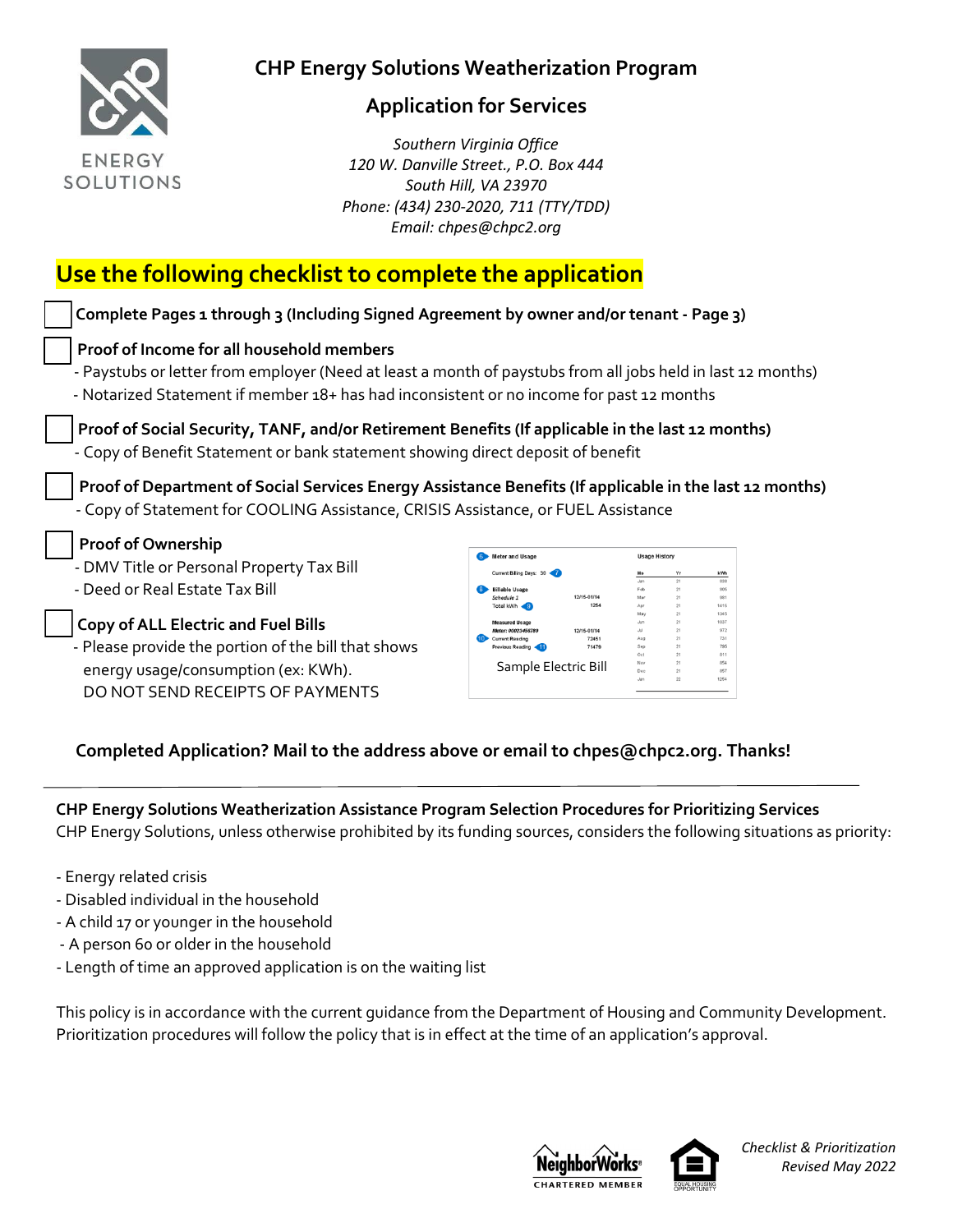

## **Application for Services**

**ENERGY** *Southern Virginia Office*<br>
120 W Danville Street P.O. Bo *120 W. Danville Street., P.O. Box 444 South Hill, VA 23970 Phone: (434) 230-2020, 711 (TTY/TDD) Email: chpes@chpc2.org*

| <b>Household Information</b>                                                                                            |     |
|-------------------------------------------------------------------------------------------------------------------------|-----|
|                                                                                                                         |     |
|                                                                                                                         |     |
| City/Town<br>County<br>Street                                                                                           | Zip |
| How long have you lived at this address? ___________ Female head of household? Yes_____ No_____                         |     |
| Please be specific. This helps us build our outreach and serve more households!                                         |     |
| <b>Contact Information</b>                                                                                              |     |
|                                                                                                                         |     |
| Alternative Phone Number: (______) - ________________________ Email Address: _________________________________          |     |
| Home Information                                                                                                        |     |
| Home Type: Mobile (Trailer): ______ Site (Stick) Built: ______ Townhome: ______ Condo: ______ Duplex: _____             |     |
| Year Built: ____________ If Mobile, do you lease the land? Yes_____ No____                                              |     |
| Ownership: Rent: ______ Own: ______ Rent to Own: _____                                                                  |     |
|                                                                                                                         |     |
|                                                                                                                         |     |
| <b>Home Energy</b>                                                                                                      |     |
| What is the MAIN system you use to heat your home?                                                                      |     |
| Baseboard: _____ Furnace: _____ Heat Pump: _____ Boiler: _____ Wood Stove: _____ Space Heater: _____ Other: ___________ |     |
|                                                                                                                         |     |
| What is the main fuel for heating your home? Gas: _______ Electric: _______ Other: ________                             |     |
| What is the MAIN way you cool your home?                                                                                |     |
| Central AC: Window AC Units: White Mini Splits: Wher: Western Mini Splits: 2007                                         |     |
| How is your water heated? Electric: ______ Gas: _____                                                                   |     |
|                                                                                                                         |     |



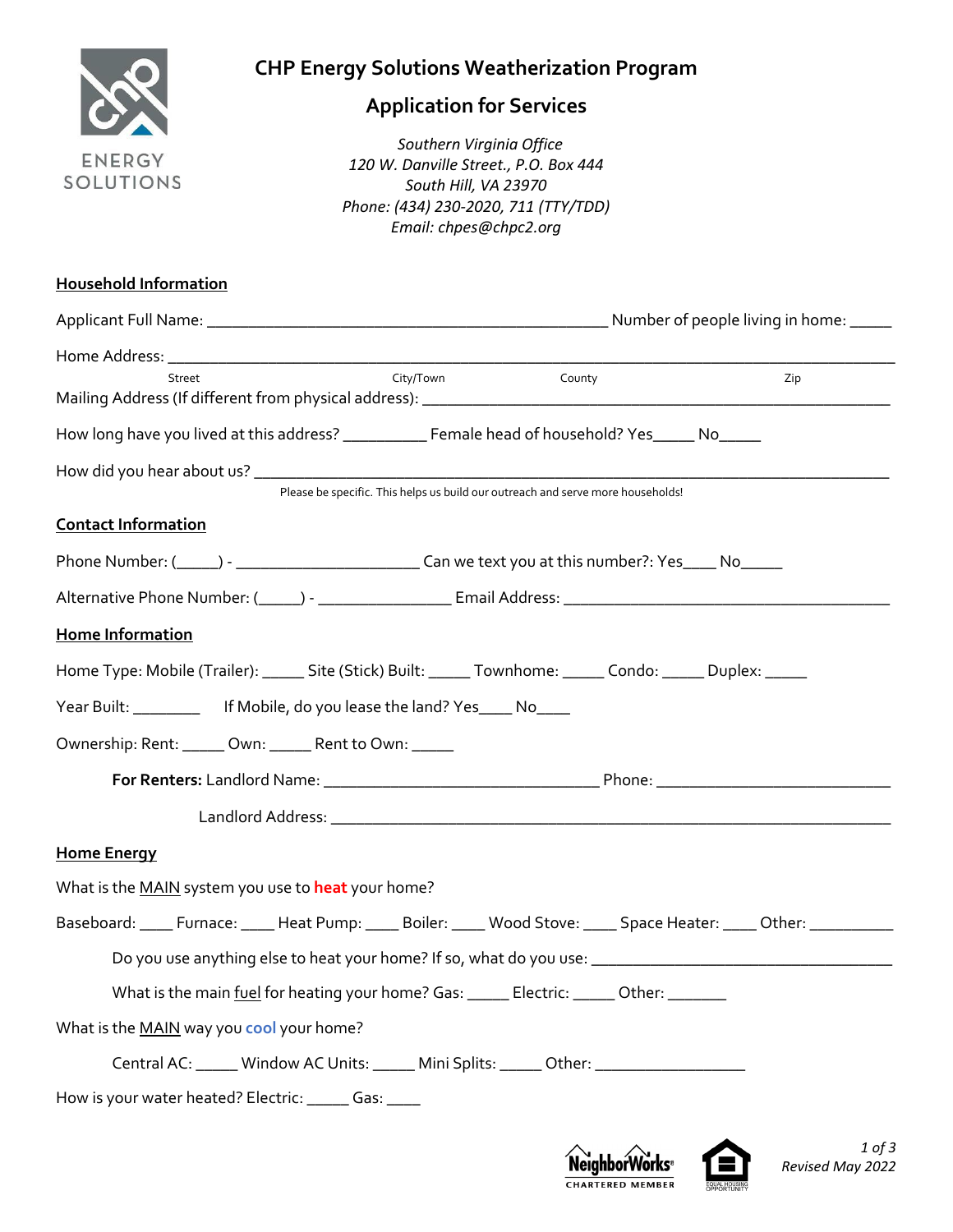

#### **Application for Services**

 *Southern Virginia Office 120 W. Danville Street., P.O. Box 444 South Hill, VA 23970 Phone: (434) 230-2020, 711 (TTY/TDD) Email: chpes@chpc2.org*

Please provide information below for **EACH** member of your household. If a household member does not have an income, write n/a.

| <b>Household Member Full</b><br>Name                                                                          | Gender | Date of<br><b>Birth</b> | <b>Relation to</b><br>Applicant* | <b>Disabled</b><br>(Yes/No) | Source of Income<br>(Employer, SSI, or n/a) | Annual Salary or Hourly<br>Rate + Hours |
|---------------------------------------------------------------------------------------------------------------|--------|-------------------------|----------------------------------|-----------------------------|---------------------------------------------|-----------------------------------------|
| Applicant:                                                                                                    |        |                         | Self                             |                             |                                             |                                         |
|                                                                                                               |        |                         |                                  |                             |                                             |                                         |
|                                                                                                               |        |                         |                                  |                             |                                             |                                         |
|                                                                                                               |        |                         |                                  |                             |                                             |                                         |
|                                                                                                               |        |                         |                                  |                             |                                             |                                         |
|                                                                                                               |        |                         |                                  |                             |                                             |                                         |
|                                                                                                               |        |                         |                                  |                             |                                             |                                         |
|                                                                                                               |        |                         |                                  |                             |                                             |                                         |
|                                                                                                               |        |                         |                                  |                             |                                             |                                         |
| *Spouse - Child - Grandchild - Parent - Grandparent - Other - Not related<br>(Office Use) Area Median Income: |        |                         |                                  |                             |                                             | Annual Household Income                 |

One month of paystubs is required for any and all jobs held in the last 12 months. If a household member 18 years and older listed above has NOT had any source of income for the previous 12 months, or if any of the income is inconsistent, a notarized statement must be provided.

#### **Application Assistance**

| Are you completing this application on behalf of the applicant? If so please provide your contact information below: |                  |              |
|----------------------------------------------------------------------------------------------------------------------|------------------|--------------|
| Name:                                                                                                                | Agency/Relation: | Phone/Email: |

#### **Applicant Certification**

Applicant's signature below authorizes release of any information in support of this application to or from other organizations from which the applicant has or may request assistance. The applicant certifies that the information is true, accurate and complete to the best of the applicant's knowledge and understands that false information may result in breaking the law and could result in prosecution.

Signature: **\_\_\_\_\_\_\_\_\_\_\_\_\_\_\_\_\_\_\_\_\_\_\_\_\_\_\_\_\_\_\_\_\_\_\_\_\_\_\_\_\_\_\_\_\_\_\_**Date: **\_\_\_\_\_\_\_\_\_\_\_\_\_\_\_\_\_\_**